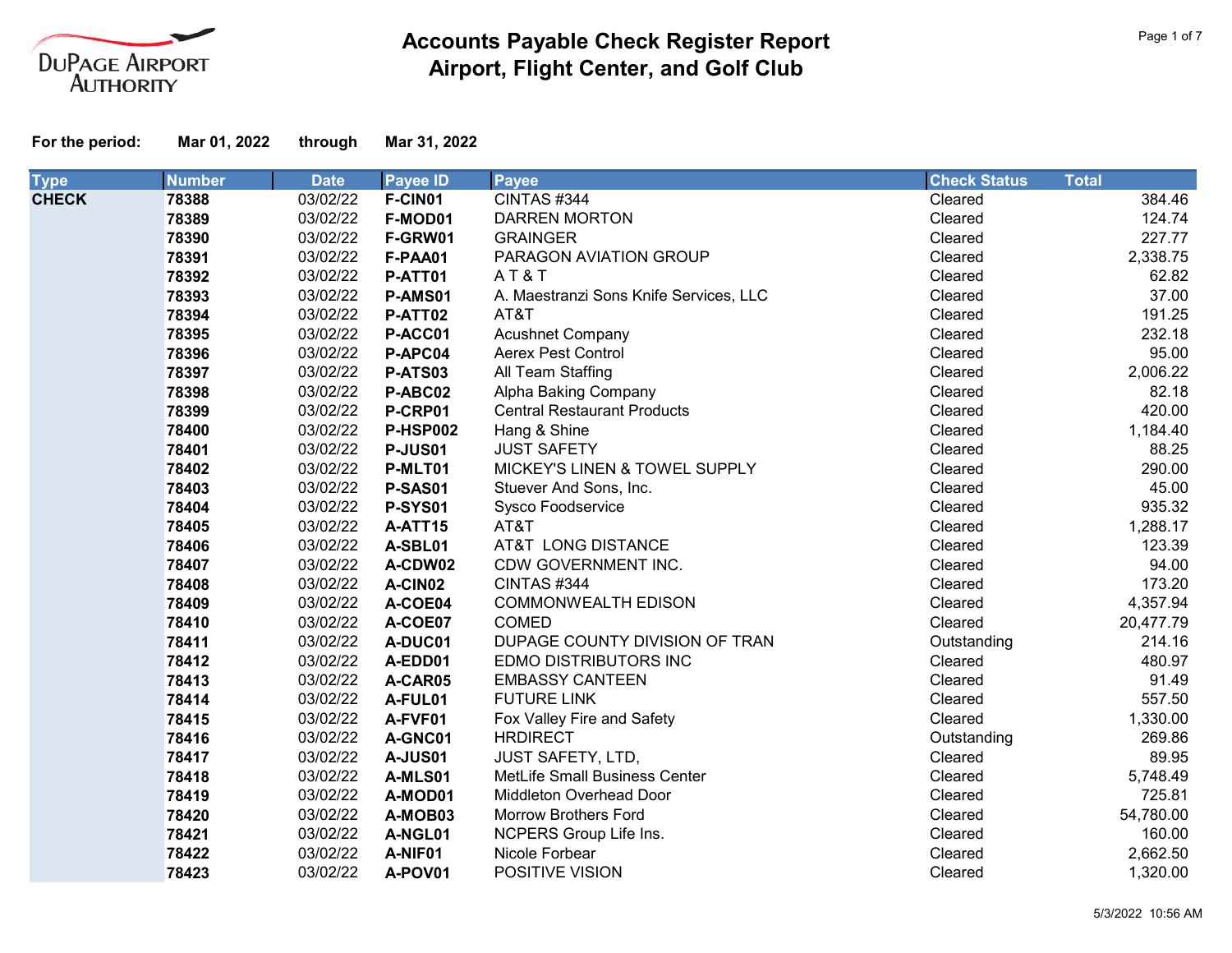

| <b>Type</b>  | <b>Number</b> | <b>Date</b> | <b>Payee ID</b> | <b>Payee</b>                           | <b>Check Status</b> | <b>Total</b> |
|--------------|---------------|-------------|-----------------|----------------------------------------|---------------------|--------------|
| <b>CHECK</b> | 78424         | 03/02/22    | A-SAR01         | Sign A Rama                            | Cleared             | 48.00        |
|              | 78425         | 03/02/22    | <b>A-USI01</b>  | USI Insurance Services, LLC            | Cleared             | 2,106.00     |
|              | 78426         | 03/02/22    | A-UHC01         | <b>United Healthcare</b>               | Cleared             | 62,232.27    |
|              | 78427         | 03/02/22    | A-WCF01         | WEST CHGO FIRE PROTECTION DIST         | Cleared             | 100.00       |
|              | 78428         | 03/02/22    | A-BKR01         | <b>BK Rose Studio</b>                  | Cleared             | 900.00       |
|              | 78429         | 03/09/22    | F-ATT04         | AT&T                                   | Cleared             | 735.52       |
|              | 78430         | 03/09/22    | F-CIN01         | CINTAS #344                            | Cleared             | 164.46       |
|              | 78431         | 03/09/22    | F-WEE01         | Evan Webb                              | Cleared             | 124.20       |
|              | 78432         | 03/09/22    | F-CLK01         | <b>KRISTINE KLOTZ</b>                  | Cleared             | 22.78        |
|              | 78433         | 03/09/22    | F-NIS01         | National Industrial & Safety Supply    | Cleared             | 676.00       |
|              | 78434         | 03/09/22    | F-OFD01         | OFFICE DEPOT                           | Cleared             | 24.00        |
|              | 78435         | 03/09/22    | F-ONM01         | One Mile Up, Inc.                      | Cleared             | 995.00       |
|              | 78436         | 03/09/22    | F-PAA01         | PARAGON AVIATION GROUP                 | Cleared             | 100.00       |
|              | 78437         | 03/09/22    | F-PXD01         | Planet X Delivery Inc.                 | Outstanding         | 588.50       |
|              | 78438         | 03/09/22    | <b>F-TRI01</b>  | <b>TRI Industries NFP</b>              | Cleared             | 1,547.61     |
|              | 78439         | 03/09/22    | F-BUV01         | Victoria Burris                        | Cleared             | 146.96       |
|              | 78440         | 03/09/22    | P-AMS01         | A. Maestranzi Sons Knife Services, LLC | Cleared             | 37.00        |
|              | 78441         | 03/09/22    | P-ABC02         | Alpha Baking Company                   | Cleared             | 63.37        |
|              | 78442         | 03/09/22    | P-CAP01         | <b>Carquest Auto Parts</b>             | Cleared             | 760.27       |
|              | 78443         | 03/09/22    | P-NAP01         | <b>NAPA AUTO PARTS</b>                 | Cleared             | 46.50        |
|              | 78444         | 03/09/22    | <b>P-SYS01</b>  | Sysco Foodservice                      | Cleared             | 2,213.42     |
|              | 78445         | 03/09/22    | P-WHI01         | <b>Whispering Springs</b>              | Cleared             | 648.00       |
|              | 78446         | 03/09/22    | A-DEC02         | <b>Brian DeCoudres</b>                 | Outstanding         | 214.74       |
|              | 78447         | 03/09/22    | A-CIN02         | CINTAS #344                            | Cleared             | 144.89       |
|              | 78448         | 03/09/22    | A-COW01         | City Of West Chicago                   | Blank/Void          | 0.00         |
|              | 78449         | 03/09/22    | A-COW01         | City Of West Chicago                   | Cleared             | 3,273.70     |
|              | 78450         | 03/09/22    | <b>A-CYI01</b>  | <b>CYLINDERS INC</b>                   | Cleared             | 780.67       |
|              | 78451         | 03/09/22    | A-CSA02         | <b>Canon Solutions America</b>         | Cleared             | 57.28        |
|              | 78452         | 03/09/22    | A-DCM01         | Design Carpet and More, Inc.           | Cleared             | 6,370.66     |
|              | 78453         | 03/09/22    | A-SPI05         | GARY SPIELMAN PLUMBING INC             | Cleared             | 2,420.00     |
|              | 78454         | 03/09/22    | A-KTC01         | <b>KRAGE'S TIRE CENTER</b>             | Cleared             | 1,338.52     |
|              | 78455         | 03/09/22    | A-SAL03         | <b>KYLE SALO</b>                       | Cleared             | 300.00       |
|              | 78456         | 03/09/22    | A-HOP04         | LAKESHORE RECYCLING SYSTEMS            | Cleared             | 321.00       |
|              | 78457         | 03/09/22    | A-MEN02         | MENARDS, INC.                          | Cleared             | 378.05       |
|              | 78458         | 03/09/22    | A-MON01         | Montage Enterprises Inc.               | Cleared             | 1,944.91     |
|              | 78459         | 03/09/22    | A-NOW01         | <b>NAPA AUTO PARTS</b>                 | Cleared             | 877.76       |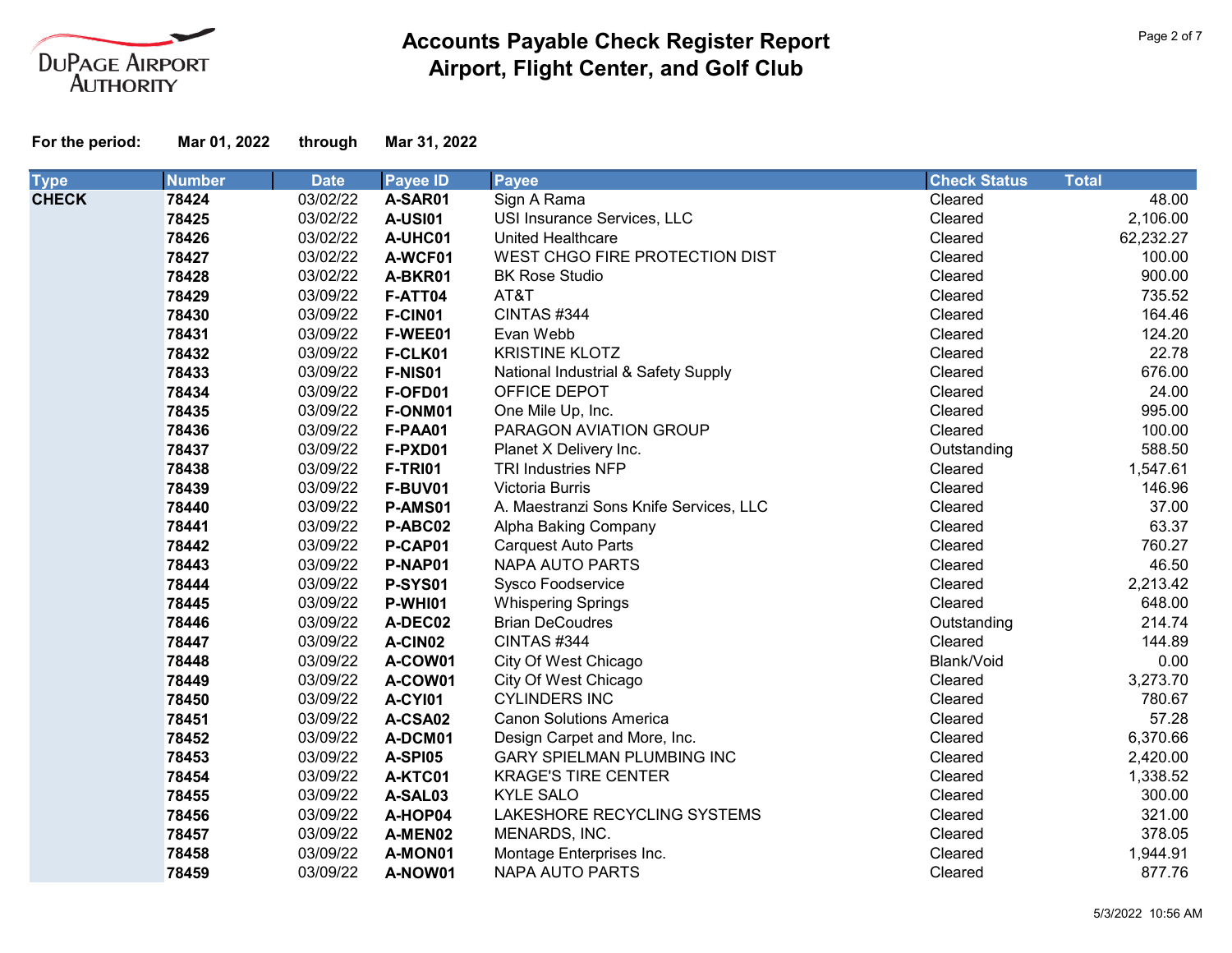

| <b>Type</b>  | <b>Number</b> | <b>Date</b> | <b>Payee ID</b> | <b>Payee</b>                         | <b>Check Status</b> | <b>Total</b> |
|--------------|---------------|-------------|-----------------|--------------------------------------|---------------------|--------------|
| <b>CHECK</b> | 78460         | 03/09/22    | A-NIG01         | <b>NICOR GAS</b>                     | Cleared             | 17,823.25    |
|              | 78461         | 03/09/22    | A-NGP02         | Pat Brady/Next Generation Strategies | Outstanding         | 10,000.00    |
|              | 78462         | 03/09/22    | A-SCS02         | <b>SCOTT'S SALES</b>                 | Cleared             | 507.90       |
|              | 78463         | 03/09/22    | A-THR01         | <b>TRI Industries NFP</b>            | Cleared             | 51.29        |
|              | 78464         | 03/09/22    | A-FET01         | Tim Ferguson                         | Cleared             | 39.46        |
|              | 78465         | 03/09/22    | A-UPS02         | UNIQUE PRODUCTS & SERVICE CORP       | Cleared             | 557.00       |
|              | 78466         | 03/09/22    | A-GRW01         | W W GRAINGER, INC.                   | Cleared             | 241.61       |
|              | 78467         | 03/09/22    | A-WAL02         | WASCO LAWN & POWER INC               | Cleared             | 89.85        |
|              | 78468         | 03/09/22    | A-WCF01         | WEST CHGO FIRE PROTECTION DIST       | Cleared             | 40,296.98    |
|              | 78469         | 03/17/22    | F-ATT04         | AT&T                                 | Cleared             | 109.82       |
|              | 78470         | 03/17/22    | <b>F-AST01</b>  | Ascent Aviation Group, Inc.          | Cleared             | 530.00       |
|              | 78471         | 03/17/22    | F-CIN01         | CINTAS#344                           | Cleared             | 164.46       |
|              | 78472         | 03/17/22    | F-DIR01         | <b>DIRECTV</b>                       | Cleared             | 269.98       |
|              | 78473         | 03/17/22    | F-FUT01         | <b>GFL Environmental</b>             | Cleared             | 742.16       |
|              | 78474         | 03/17/22    | F-GRW01         | <b>GRAINGER</b>                      | Cleared             | 678.01       |
|              | 78475         | 03/17/22    | F-CLK01         | <b>KRISTINE KLOTZ</b>                | Cleared             | 125.00       |
|              | 78476         | 03/17/22    | F-PXD01         | Planet X Delivery Inc.               | Outstanding         | 263.14       |
|              | 78477         | 03/17/22    | F-TYM01         | <b>TYLER MEDICAL SERVICES</b>        | Cleared             | 60.00        |
|              | 78478         | 03/17/22    | F-VER01         | Verizon Wireless                     | Cleared             | 476.51       |
|              | 78479         | 03/17/22    | P-ATT01         | AT&T                                 | Cleared             | 23.63        |
|              | 78480         | 03/17/22    | P-ATT02         | AT&T                                 | Cleared             | 708.15       |
|              | 78481         | 03/17/22    | P-ATT02         | AT&T                                 | Cleared             | 329.49       |
|              | 78482         | 03/17/22    | P-BTP01         | <b>Becky Taylor</b>                  | Cleared             | 40.46        |
|              | 78483         | 03/17/22    | P-REB01         | <b>Bonita Reyes</b>                  | Cleared             | 39.94        |
|              | 78484         | 03/17/22    | P-CSA01         | Canon Solutions America, Inc.        | Cleared             | 56.54        |
|              | 78485         | 03/17/22    | P-CDG01         | Chicago District Golf Assn           | Cleared             | 200.00       |
|              | 78486         | 03/17/22    | P-CWC01         | City Of West Chicago                 | Cleared             | 193.53       |
|              | 78487         | 03/17/22    | P-CWC01         | City Of West Chicago                 | Cleared             | 495.52       |
|              | 78488         | 03/17/22    | P-DIP01         | <b>Divine Products</b>               | Outstanding         | 1,241.80     |
|              | 78489         | 03/17/22    | <b>P-EAI01</b>  | Easy Ice, LLC                        | Cleared             | 106.40       |
|              | 78490         | 03/17/22    | <b>P-EPI01</b>  | ELEGANT PRESENTATIONS, INC.          | Cleared             | 80.58        |
|              | 78491         | 03/17/22    | P-FLB01         | <b>Flood Brothers Disposal</b>       | Cleared             | 323.00       |
|              | 78492         | 03/17/22    | <b>P-IHI01</b>  | Imperial Headwear                    | Cleared             | 1,776.00     |
|              | 78493         | 03/17/22    | P-LLP01         | <b>L&amp;L Packing Company</b>       | Cleared             | 232.40       |
|              | 78494         | 03/17/22    | P-MLT01         | MICKEY'S LINEN & TOWEL SUPPLY        | Cleared             | 466.76       |
|              | 78495         | 03/17/22    | P-NIC01         | <b>NICOR</b>                         | Cleared             | 2,526.67     |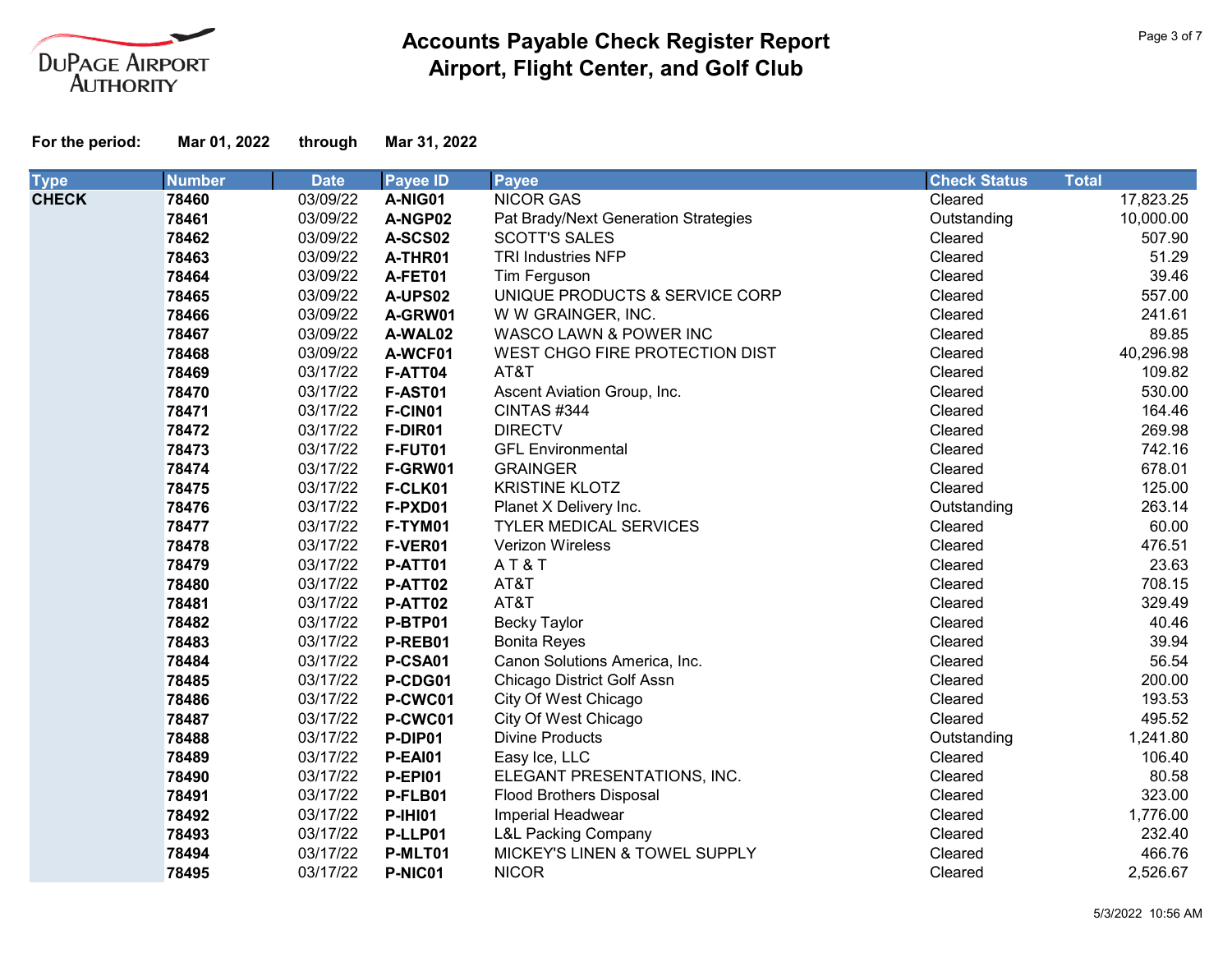

| <b>Type</b>  | <b>Number</b> | <b>Date</b> | <b>Payee ID</b> | <b>Payee</b>                               | <b>Check Status</b> | <b>Total</b> |
|--------------|---------------|-------------|-----------------|--------------------------------------------|---------------------|--------------|
| <b>CHECK</b> | 78496         | 03/17/22    | P-PIN01         | Ping                                       | Cleared             | 185.19       |
|              | 78497         | 03/17/22    | P-SWS01         | Southern Glazers of IL                     | Cleared             | 789.94       |
|              | 78498         | 03/17/22    | P-SAS01         | Stuever And Sons, Inc.                     | Cleared             | 45.00        |
|              | 78499         | 03/17/22    | P-SUN01         | Sunice USA Inc.                            | Cleared             | 3,535.26     |
|              | 78500         | 03/17/22    | <b>P-SYS01</b>  | <b>Sysco Foodservice</b>                   | Cleared             | 2,806.11     |
|              | 78501         | 03/17/22    | P-TON01         | The Toro Company NSN                       | Cleared             | 243.00       |
|              | 78502         | 03/17/22    | <b>P-TSI01</b>  | TREASURER, STATE OF ILLINOIS               | Outstanding         | 400.00       |
|              | 78503         | 03/17/22    | P-TMS01         | TYLER MEDICAL SERVICES                     | Cleared             | 250.00       |
|              | 78504         | 03/17/22    | <b>P-ERI01</b>  | eRange Inc.                                | Outstanding         | 365.00       |
|              | 78505         | 03/17/22    | A-ABP02         | AB Petroleum Services, Inc.                | Cleared             | 44,160.28    |
|              | 78506         | 03/17/22    | A-ALP02         | <b>ALTEC PRODUCTS</b>                      | Cleared             | 52.50        |
|              | 78507         | 03/17/22    | A-ANR02         | <b>ANTHONY ROOFING</b>                     | Outstanding         | 5,685.00     |
|              | 78508         | 03/17/22    | A-ATT14         | AT&T                                       | Cleared             | 983.08       |
|              | 78509         | 03/17/22    | A-ANE01         | Anderson Elevator                          | Cleared             | 2,304.00     |
|              | 78510         | 03/17/22    | A-AWY01         | AWARDING YOU                               | Cleared             | 68.00        |
|              | 78511         | 03/17/22    | A-CHH01         | CH2M HILL, INC                             | Cleared             | 6,620.30     |
|              | 78512         | 03/17/22    | A-CIN02         | CINTAS#344                                 | Cleared             | 140.50       |
|              | 78513         | 03/17/22    | A-COE04         | <b>COMMONWEALTH EDISON</b>                 | Cleared             | 18.79        |
|              | 78514         | 03/17/22    | A-CWS01         | CONTINENTAL WEATHER SERVICE                | Cleared             | 150.00       |
|              | 78515         | 03/17/22    | A-CSA02         | <b>Canon Solutions America</b>             | Cleared             | 5.94         |
|              | 78516         | 03/17/22    | A-CWB01         | <b>Citywide Building Maintenance</b>       | Cleared             | 9,932.00     |
|              | 78517         | 03/17/22    | A-FOC01         | FEECE OIL CO.                              | Cleared             | 223.21       |
|              | 78518         | 03/17/22    | A-FVF01         | Fox Valley Fire and Safety                 | Cleared             | 1,031.21     |
|              | 78519         | 03/17/22    | A-IBM01         | <b>IBM Corporation</b>                     | Cleared             | 741.00       |
|              | 78520         | 03/17/22    | A-SCL01         | Luetkehans, Brady, Garner & Armstrong, LLC | Cleared             | 35,531.15    |
|              | 78521         | 03/17/22    | A-MEN02         | MENARDS, INC.                              | Cleared             | 345.64       |
|              | 78522         | 03/17/22    | A-NIG01         | <b>NICOR GAS</b>                           | Blank/Void          | 0.00         |
|              | 78523         | 03/17/22    | A-NIG01         | <b>NICOR GAS</b>                           | Cleared             | 17,647.57    |
|              | 78524         | 03/17/22    | A-NTX01         | Netrix, LLC                                | Cleared             | 5,184.70     |
|              | 78525         | 03/17/22    | A-POV01         | POSITIVE VISION                            | Cleared             | 742.50       |
|              | 78526         | 03/17/22    | A-POM02         | Pomp's Tire Service                        | Cleared             | 13,126.80    |
|              | 78527         | 03/17/22    | A-ICM02         | READYREFRESH BY NESTLE                     | Cleared             | 473.54       |
|              | 78528         | 03/17/22    | A-CHI02         | <b>Rush Truck Centers</b>                  | Cleared             | 4,383.98     |
|              | 78529         | 03/17/22    | A-SEA01         | <b>SERAFIN &amp; ASSOC</b>                 | Cleared             | 3,541.67     |
|              | 78530         | 03/17/22    | A-SHM02         | Sheppard Mullin                            | Cleared             | 1,635.00     |
|              | 78531         | 03/17/22    | <b>A-SSI07</b>  | <b>Stanley Steemer International</b>       | Cleared             | 899.00       |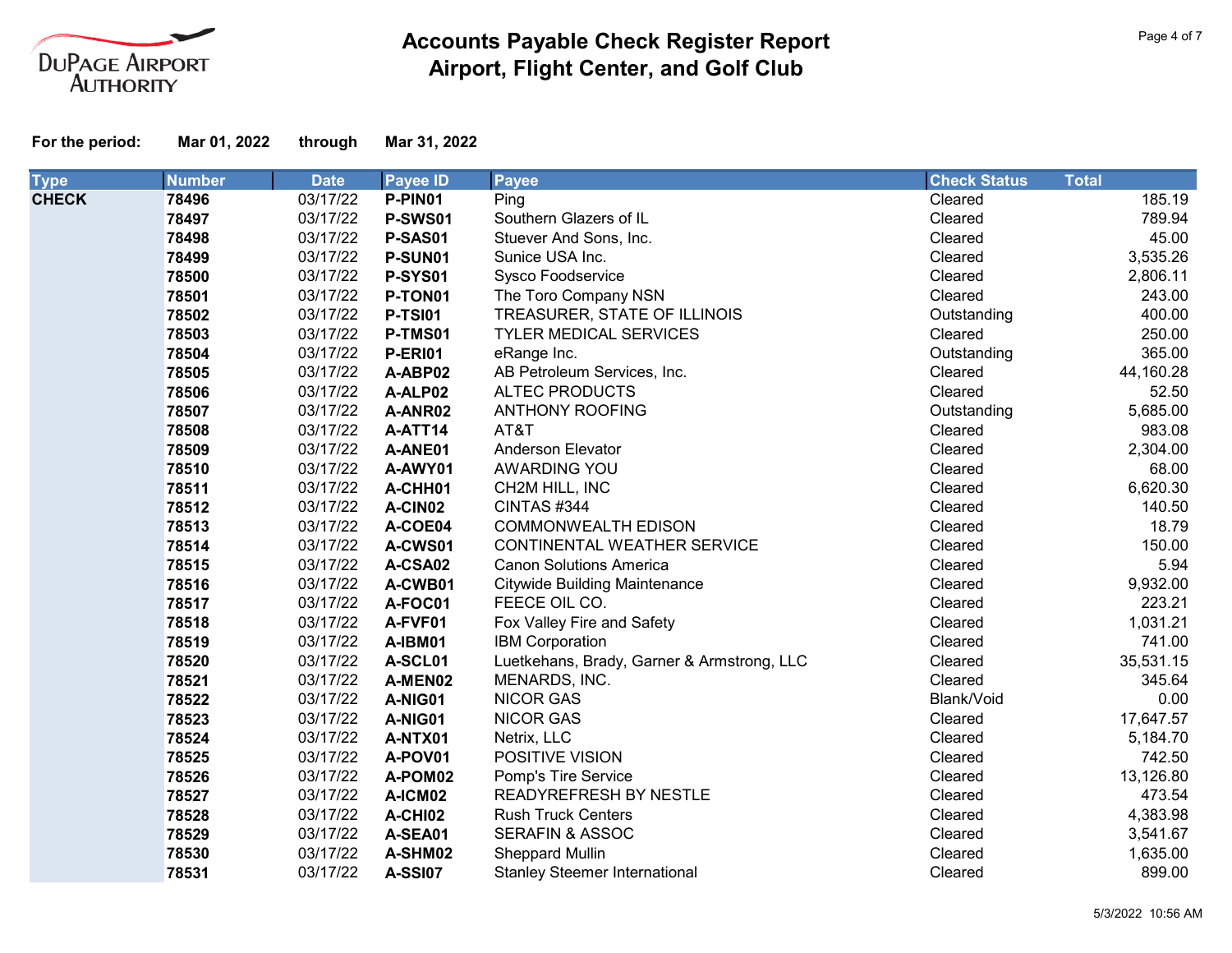

| <b>Type</b>  | <b>Number</b> | <b>Date</b> | <b>Payee ID</b> | <b>Payee</b>                           | <b>Check Status</b> | <b>Total</b> |
|--------------|---------------|-------------|-----------------|----------------------------------------|---------------------|--------------|
| <b>CHECK</b> | 78532         | 03/17/22    | A-TEW02         | <b>TELSPAN</b>                         | Cleared             | 8.70         |
|              | 78533         | 03/17/22    | A-CBT01         | Tredroc Tire Services, LLC             | Cleared             | 1,101.43     |
|              | 78534         | 03/17/22    | A-USC01         | U.S.CUSTOMS & BORDER PROTECTIO         | Cleared             | 368.05       |
|              | 78535         | 03/17/22    | <b>A-USI01</b>  | USI Insurance Services, LLC            | Cleared             | 20,495.00    |
|              | 78536         | 03/30/22    | F-ATT04         | AT&T                                   | Outstanding         | 109.82       |
|              | 78537         | 03/30/22    | F-CIN01         | CINTAS #344                            | Outstanding         | 204.16       |
|              | 78538         | 03/30/22    | F-CRP01         | <b>Central Restaurant Products</b>     | Outstanding         | 281.43       |
|              | 78539         | 03/30/22    | F-CAR01         | <b>EMBASSY CANTEEN</b>                 | Outstanding         | 3,490.36     |
|              | 78540         | 03/30/22    | F-FED01         | <b>FEDEX</b>                           | Outstanding         | 252.67       |
|              | 78541         | 03/30/22    | F-GEC01         | <b>GEORGIS CATERING</b>                | Outstanding         | 382.50       |
|              | 78542         | 03/30/22    | F-GMS01         | <b>GMSTEK LLC</b>                      | Outstanding         | 385.84       |
|              | 78543         | 03/30/22    | <b>F-JUS01</b>  | <b>JUST SAFETY, LTD.</b>               | Outstanding         | 51.05        |
|              | 78544         | 03/30/22    | F-LEK01         | <b>LEKTRO</b>                          | Outstanding         | 977.13       |
|              | 78545         | 03/30/22    | F-MCD03         | MCDONALD CORP.                         | Outstanding         | 189.00       |
|              | 78546         | 03/30/22    | F-PXD01         | Planet X Delivery Inc.                 | Outstanding         | 520.44       |
|              | 78547         | 03/30/22    | F-SAL01         | Schweitzer Aircraft Leasing, Inc.      | Outstanding         | 5,000.00     |
|              | 78548         | 03/30/22    | P-AMS01         | A. Maestranzi Sons Knife Services, LLC | Outstanding         | 37.00        |
|              | 78549         | 03/30/22    | P-ATT02         | AT&T                                   | Outstanding         | 191.25       |
|              | 78550         | 03/30/22    | P-ACC01         | <b>Acushnet Company</b>                | Outstanding         | 3,432.62     |
|              | 78551         | 03/30/22    | P-APC04         | <b>Aerex Pest Control</b>              | Outstanding         | 95.00        |
|              | 78552         | 03/30/22    | P-ABC02         | Alpha Baking Company                   | Outstanding         | 213.39       |
|              | 78553         | 03/30/22    | P-CDW01         | CDW GOVERNMENT, INC.                   | Outstanding         | 6,953.00     |
|              | 78554         | 03/30/22    | P-CFS01         | Conserv FS, Inc.                       | Outstanding         | 2,219.17     |
|              | 78555         | 03/30/22    | P-DEB02         | DeEttas Bakery                         | Outstanding         | 90.00        |
|              | 78556         | 03/30/22    | P-DEC01         | <b>Delish Cakes</b>                    | Outstanding         | 340.75       |
|              | 78557         | 03/30/22    | P-EUB01         | Euclid Beverage                        | Outstanding         | 549.88       |
|              | 78558         | 03/30/22    | P-GFP01         | <b>Get Fresh Produce</b>               | Outstanding         | 901.20       |
|              | 78559         | 03/30/22    | <b>P-JUS01</b>  | <b>JUST SAFETY</b>                     | Outstanding         | 74.85        |
|              | 78560         | 03/30/22    | <b>P-JWS01</b>  | Johnson Water Softener                 | Outstanding         | 150.00       |
|              | 78561         | 03/30/22    | P-MLT01         | MICKEY'S LINEN & TOWEL SUPPLY          | Outstanding         | 716.72       |
|              | 78562         | 03/30/22    | P-SAS01         | Stuever And Sons, Inc.                 | Outstanding         | 45.00        |
|              | 78563         | 03/30/22    | <b>P-SYS01</b>  | Sysco Foodservice                      | Outstanding         | 2,274.48     |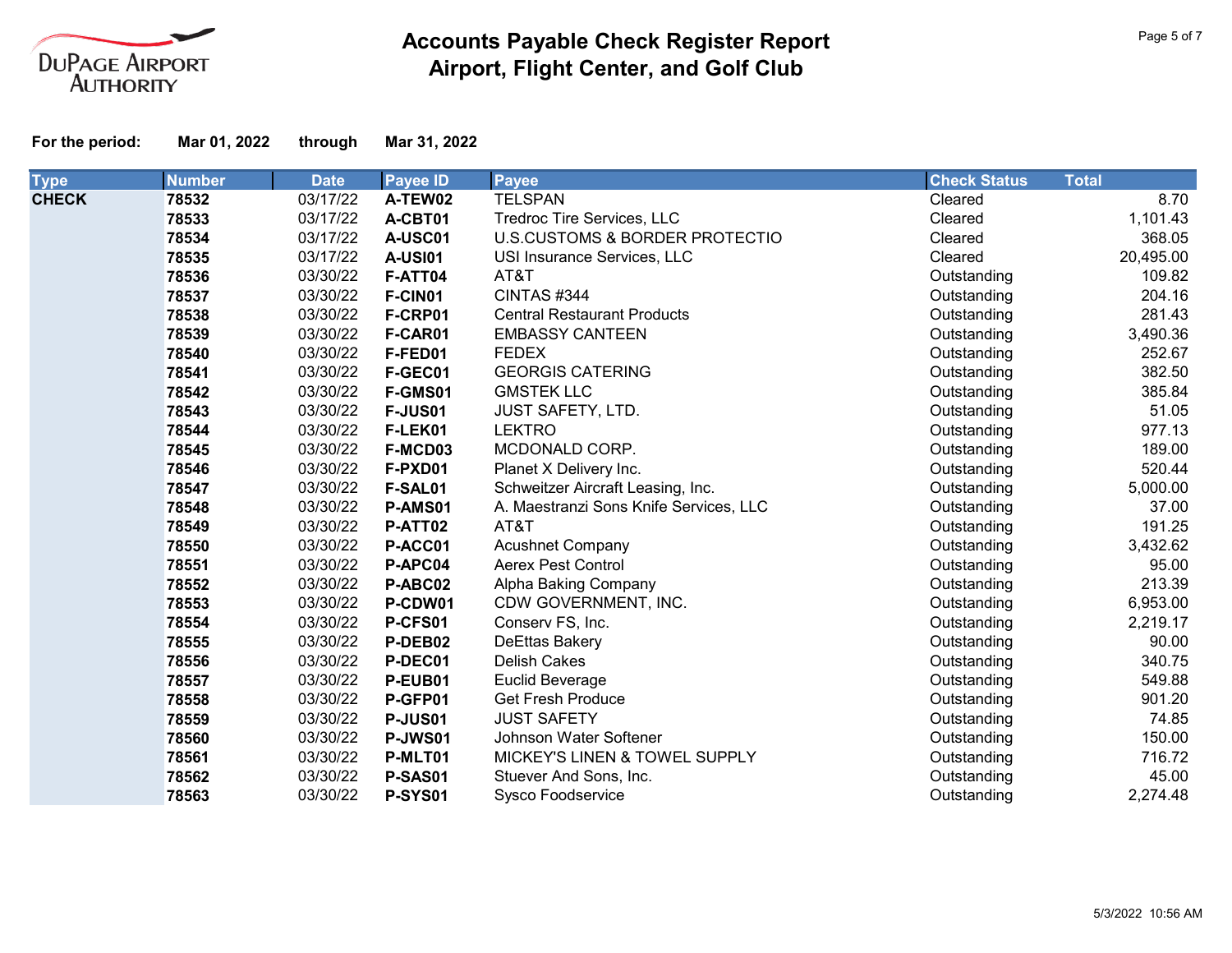

| <b>Type</b>  | <b>Number</b> | <b>Date</b> | <b>Payee ID</b> | <b>Payee</b>                            | <b>Check Status</b> | <b>Total</b> |           |
|--------------|---------------|-------------|-----------------|-----------------------------------------|---------------------|--------------|-----------|
| <b>CHECK</b> | 78564         | 03/30/22    | <b>P-TKI01</b>  | The Knot Worldwide, Inc.                | Outstanding         |              | 3,210.94  |
|              | 78565         | 03/30/22    | P-TYE01         | <b>Tyler Enterprises</b>                | Outstanding         |              | 680.00    |
|              | 78566         | 03/30/22    | P-TMS01         | <b>TYLER MEDICAL SERVICES</b>           | Outstanding         |              | 600.00    |
|              | 78567         | 03/30/22    | P-VBM01         | Vega Building Maintenance Supplies      | Outstanding         |              | 2,050.00  |
|              | 78568         | 03/30/22    | A-GLA01         | AIRGAS USA, LLC                         | Outstanding         |              | 82.68     |
|              | 78569         | 03/30/22    | A-ALL01         | ALLEN LOCK, INC                         | Outstanding         |              | 560.50    |
|              | 78570         | 03/30/22    | A-AAA02         | AMER ASSN AIRPORT EXECUTIVES            | Outstanding         |              | 550.00    |
|              | 78571         | 03/30/22    | A-ATT14         | AT&T                                    | Outstanding         |              | 511.66    |
|              | 78572         | 03/30/22    | A-ATT15         | AT&T                                    | Outstanding         |              | 1,288.32  |
|              | 78573         | 03/30/22    | A-SBL01         | AT&T LONG DISTANCE                      | Outstanding         |              | 115.61    |
|              | 78574         | 03/30/22    | A-ANS02         | American National Skyline, Inc.         | Outstanding         |              | 546.00    |
|              | 78575         | 03/30/22    | A-AWY01         | AWARDING YOU                            | Outstanding         |              | 148.00    |
|              | 78576         | 03/30/22    | A-CIN02         | CINTAS #344                             | Outstanding         |              | 203.84    |
|              | 78577         | 03/30/22    | A-COE04         | <b>COMMONWEALTH EDISON</b>              | Blank/Void          |              | 0.00      |
|              | 78578         | 03/30/22    | A-COE04         | <b>COMMONWEALTH EDISON</b>              | Outstanding         |              | 8,856.91  |
|              | 78579         | 03/30/22    | A-COE07         | <b>COMED</b>                            | Outstanding         |              | 19,162.53 |
|              | 78580         | 03/30/22    | A-DOD02         | DAN DONOVAN                             | Outstanding         |              | 59.62     |
|              | 78581         | 03/30/22    | A-CAR05         | <b>EMBASSY CANTEEN</b>                  | Outstanding         |              | 91.49     |
|              | 78582         | 03/30/22    | A-FUL01         | <b>FUTURE LINK</b>                      | Outstanding         |              | 1,420.00  |
|              | 78583         | 03/30/22    | A-FBD01         | <b>Flood Brothers Disposal</b>          | Outstanding         |              | 557.00    |
|              | 78584         | 03/30/22    | A-FVF01         | Fox Valley Fire and Safety              | Outstanding         |              | 5,071.95  |
|              | 78585         | 03/30/22    | <b>A-JUS01</b>  | <b>JUST SAFETY, LTD,</b>                | Outstanding         |              | 36.25     |
|              | 78586         | 03/30/22    | A-KTC01         | <b>KRAGE'S TIRE CENTER</b>              | Outstanding         |              | 632.16    |
|              | 78587         | 03/30/22    | A-LEK01         | <b>LEKTRO</b>                           | Outstanding         |              | 145.69    |
|              | 78588         | 03/30/22    | A-MEN02         | MENARDS, INC.                           | Outstanding         |              | 757.11    |
|              | 78589         | 03/30/22    | A-MIC05         | <b>MICROSOFT</b>                        | Outstanding         |              | 80.00     |
|              | 78590         | 03/30/22    | A-NOW01         | <b>NAPA AUTO PARTS</b>                  | Outstanding         |              | 642.43    |
|              | 78591         | 03/30/22    | A-NAT01         | NATIONAL AIR TRANSPORTATION ASSOCIATION | Outstanding         |              | 1,781.00  |
|              | 78592         | 03/30/22    | A-NIG01         | <b>NICOR GAS</b>                        | Outstanding         |              | 266.10    |
|              | 78593         | 03/30/22    | A-NTW01         | Nationwide                              | Outstanding         |              | 2,164.00  |
|              | 78594         | 03/30/22    | A-NGP02         | Pat Brady/Next Generation Strategies    | Outstanding         |              | 5,000.00  |
|              | 78595         | 03/30/22    | A-REI01         | <b>REINDERS</b>                         | Outstanding         |              | 5,944.05  |
|              | 78596         | 03/30/22    | A-SSE02         | <b>SEAWAY SUPPLY</b>                    | Outstanding         |              | 575.00    |
|              | 78597         | 03/30/22    | A-SON01         | SONITROL CHICAGOLAND WEST               | Outstanding         |              | 59.00     |
|              | 78598         | 03/30/22    | A-TES01         | TERMINAL SUPPLY CO.                     | Outstanding         |              | 16.49     |
|              | 78599         | 03/30/22    | <b>A-TJS01</b>  | Tee Jay Service Company, Inc.           | Outstanding         |              | 910.00    |